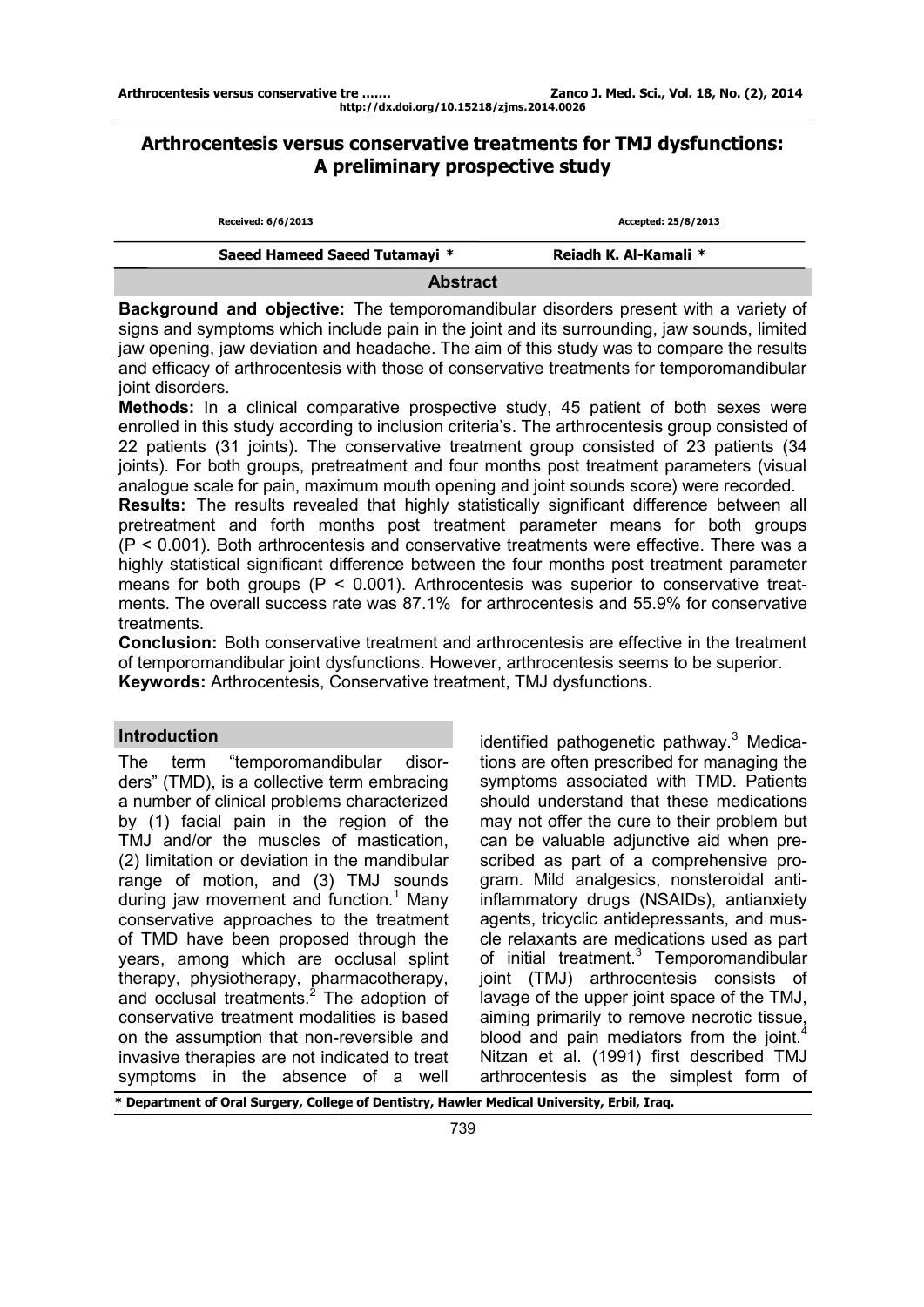surgery in the TMJ, aiming to release the articular disc and to remove adhesions between the disc surface and the mandibular fossa by means of hydraulic pressure from irrigation of the upper chamber of the TMJ.<sup>5</sup> Arthrocentesis has low morbidity, few risks and low cost compared to other TMJ surgical interventions, and may be conducted under local anesthesia in an outpatient clinic setting.<sup>6</sup> Indications for arthrocentesis described in medical literature are: dislocation of the articular disc with or with no reduction, limitations of mouth opening originating in the joint, joint pain and other internal derangements of the TMJ.5,7 Arthrocentesis is also indicated for closed lock,, open lock, synovitis, rheumatoid arthritis, osteoarthritis and adhesions.<sup>8</sup> Arthrocentesis is now increasingly recognized as first line surgical intervention in patients who do not respond to conservative management. The physical action of lyses and lavage in the superior joint space rather than repositioning the disc is thought to be responsible for the success of this procedure.5,9 This has led to the use of TMJ arthrocentesis as a relatively less invasive alternative.<sup>5</sup>

### **Methods**

In a clinical comparative prospective study, 45 patients of both sexes were enrolled in this study suffering from TMJ pain, TMJ sound and limitation of mouth opening from January 1, 2010 to August 31, 2010 in Rizgary Teaching Hospital/Department of Oral and Maxillofacial Surgery and Khanzad Specialized Dental Polyclinic. Based on simple clinical evaluation, patients were grouped under a global diagnosis of TMJ pain and dysfunction syndrome. The patients were then divided into two groups:

1. The arthrocentesis group consisted of 22 patients (31 joints). They all were with limited maximum mouth opening (MMO<35mm), TMJ pain, and TMJ click. They also had failed conservative treatments for at least 3-6 months.

The control conservative treatment group consisted of 23 patients (34 joints). They all were with limited maximum mouth opening (<35mm), TMJ pain, and TMJ click. None of these patients has had full and/or correct course of conservative treatment.

Before commencement of arethrocentesis or conservative treatment, each patient has had full TMJ examination to record the inter-incisal opening (MMO). The pain was evaluated by the use of the visual analogue pain scale (Merskey, 1973), $^{21}$  and the clicking was recorded by score: (0=no sound heard even by stethoscope, 1=mild sound heard just by stethoscope, 2=moderate click that can be felt by palpation, and 3=severe sound audible by the patient or others).<sup>15</sup> Each patient belong to the arthrocentesis group had a total of 300-400 ml of Ringer lactate solution used to lavage the upper joint compartment. This was achieved after the insertion of two needles into the upper joint space. Accurate placement of these needles was aided by drawing a line from the lateral canthus of the eye to the midpoint of tragus of the ear (Holmlund-Hellsing line). The input needle was placed 2 mm below this line at a point 10 mm forward of the mid-tragus. When properly positioned, as indicated by the feeling of back pressure within the syringe then the joint was distended with 2 mL of Ringer lactate, the output needle was inserted into UJC 10 mm bellow tragal-canthal-line at 20mm anterior from the mid-tragus. When both needles correctly positioned in the joint, the injected fluid will exit through the other needle, Figure 1 and 2. The patients were given a post-operative analgesia of 200 mg of celecoxib as two times daily for two weeks. They had a course of physiotherapy commenced immediately after the arthrocentesis to promote and maintain the improvement in the mandibular opening, and they were instructed to take soft diet for at least one month, after which they could turn to normal diet. Those patients belong to the conservative group were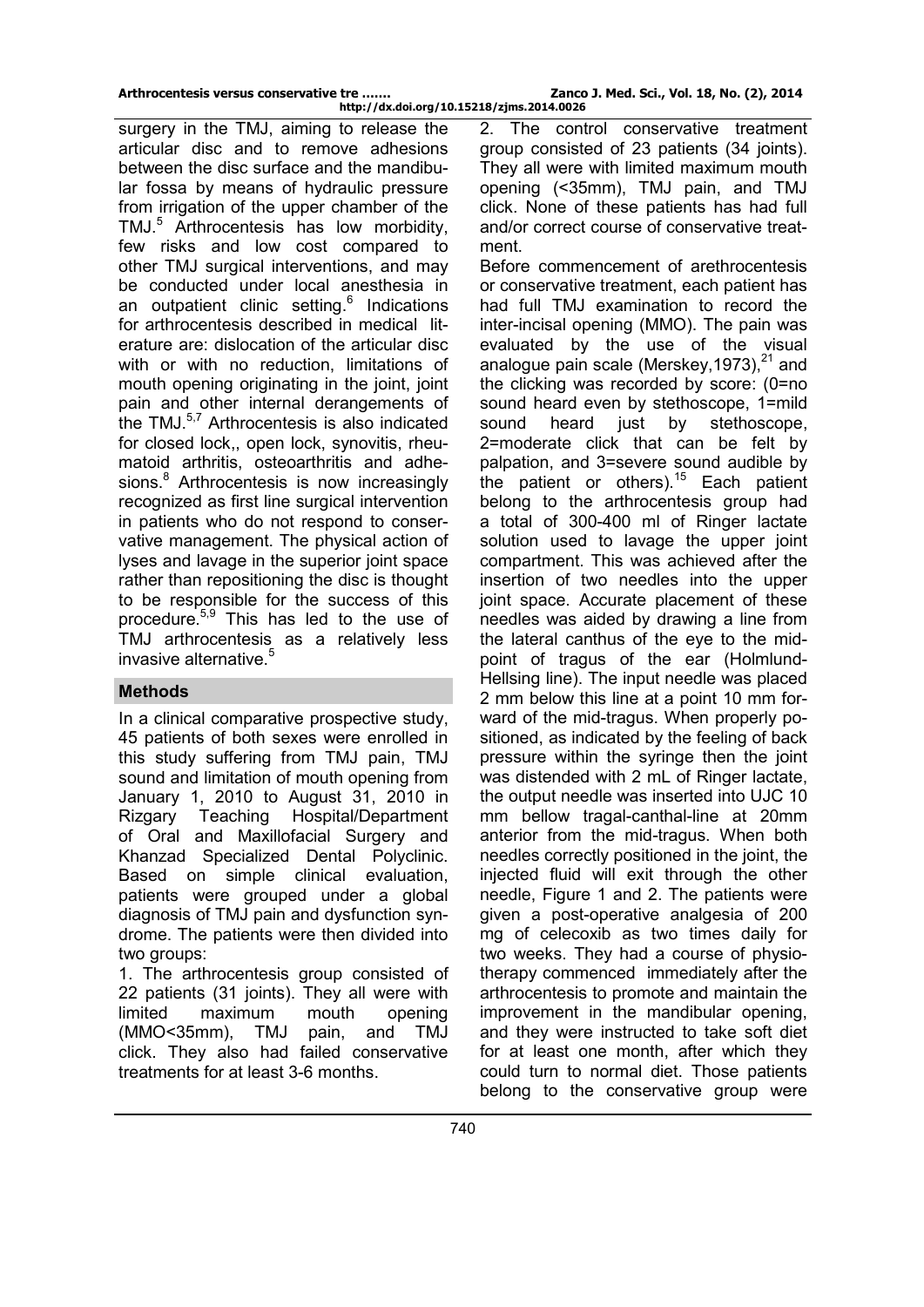treated only with medications, home exercise and dietary instructions. All of them took celecoxib for one month and 2mg diazepam tablet at bed time for three weeks.

The follow-up visits for both study groups were as follow:

First visit (1 month post treatment) all parameters were recorded.

Second visit (2 months post treatment) all parameters were recorded.

Third visit (3 months post treatment) all parameters were recorded.

Fourth visit (4 months post treatment) all parameters were recorded.

The success criteria implemented in this study included:

1. Significant improvement in MMO ≥ 40mm.

2. Significant improvement in pain level on  $VAS \leq 3$ .

3. Absence of joint sound (score=0).

A case is considered as failure when two or more of the above mentioned criteria were not fulfilled.



**Figure 1:** both needles in correct position.



**Figure 2**: The Ringer lactate fluid is injected through the inflow needle.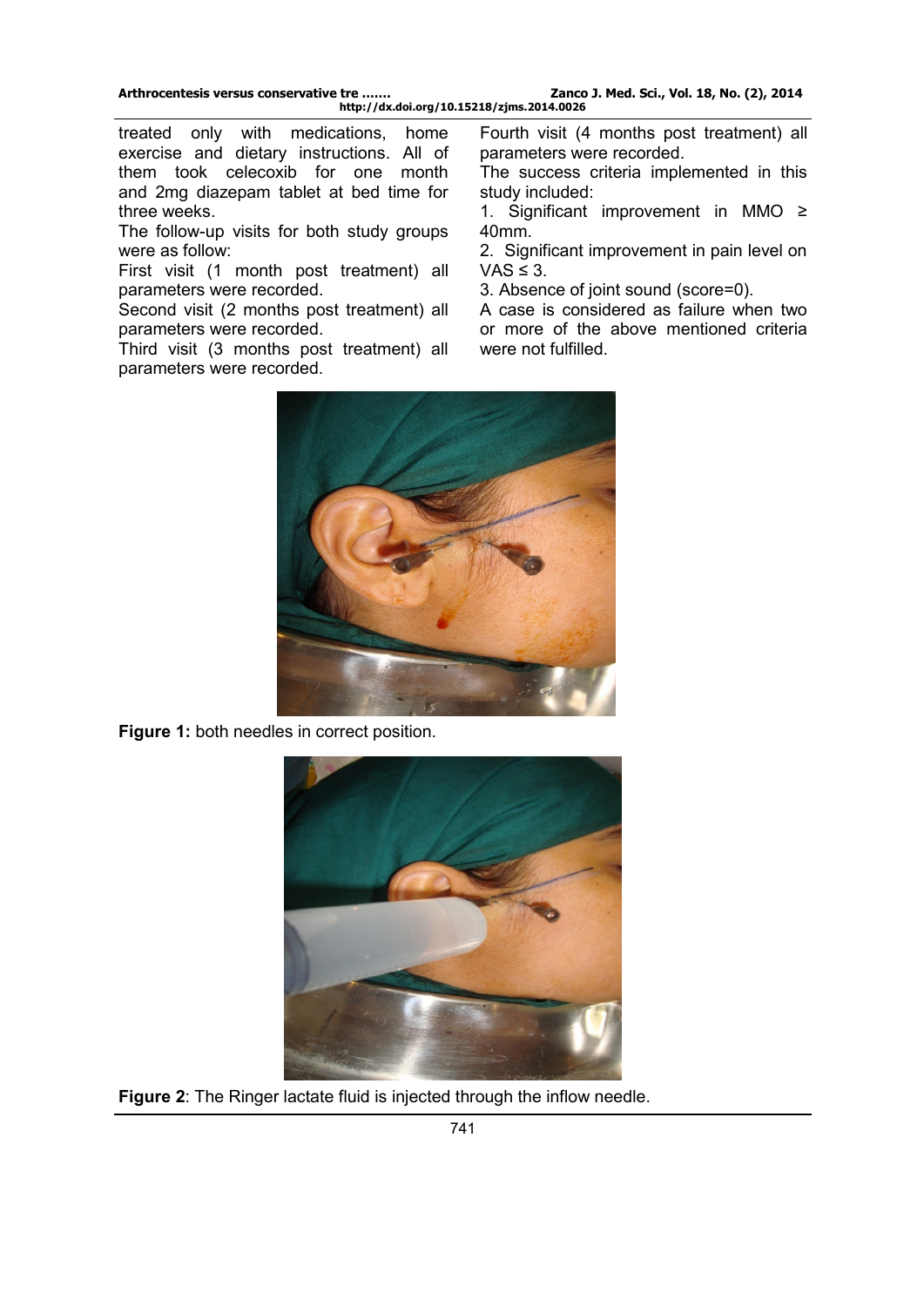Zanco J. Med. Sci., Vol. 18, No. (2), 2014 **http://dx.doi.org/10.15218/zjms.2014.0026**

#### **Statistical analysis:**

The paired t*-*test was used in this study to compare between the efficacy of the arthrocentesis and the conservative<br>treatments within each group. This treatments within each group. This intragroup comparison was made between the pretreatment and the fourth month post treatment parameter means. The unpaired t*-*test was used to compare between the forth month post treatment parameter means of both treatment groups. This intergroup comparison was undertaken to find out which treatment modality was superior to the other.

#### **Results**

1. Arthrcentesis group:

It has been shown that, after arthrocentesis, the maximum mouth opening has increased, and both of the pain and joint sounds have decreased (Table 1).

Success rate after arthrocentesis:

It is felt that, when dealing with joint treatment, the sample size is considered as the number of the joints rather than the number of patients.

According to the success criteria, four joint arthrocentesis (out of 31 TMJ arthrocentesis) were considered as failure (one was bilateral and the remaining two were unilateral). The success rate was, therefore, equal to 87.1%.

2. Conservative treatment group:

It has been shown that, after conservative treatment, the maximum mouth opening has increased, and both of the pain and joint sounds have decreased (Table 2).

Success rate after conservative treatments:

According to the success criteria, 15 joints (out of 34 joints) were considered as failure (6 were bilateral and 3 were unilateral). So the success rate was 55.89%.

Intergroup comparisons:

Table 3 shows the comparison of mouth opening, joint pain and sound between conservative and arthrocentesis four months means after treatment. The differences were statistically significant  $(P < 0.05)$ .

**Table 1:** Mouth opening, joint pain and joint sound at baseline and fourth months post treatment means

| <b>Variables (Parameters)</b> | Pretreatment                   | Four months post treatment means      | p value                  |
|-------------------------------|--------------------------------|---------------------------------------|--------------------------|
| MMO(mm)<br>VAS pain           | 27.27 ±4.939<br>$7.05 + 1.527$ | $42.09 \pm 4.450$<br>$1.13 \pm 1.167$ | $< 0.001*$<br>$< 0.001*$ |
| Joint sounds                  | $1.72 \pm 1.120$               | $0.14 \pm 0.351$                      | $< 0.001*$               |

| <b>Table 2:</b> Mouth opening, joint pain and joint sound at baseline and fourth months post |  |  |  |  |  |  |  |
|----------------------------------------------------------------------------------------------|--|--|--|--|--|--|--|
| treatment means after conservative treatment                                                 |  |  |  |  |  |  |  |

| <b>Variables (Parameters)</b> | <b>Pretreatment</b> | Four months post treatment means | p value    |
|-------------------------------|---------------------|----------------------------------|------------|
| MMO(mm)                       | 27.65 ±4.141        | $39.60 \pm 3.320$                | $< 0.001*$ |
| VAS pain                      | $7 \pm 1.809$       | $1.86 \pm 1.217$                 | $< 0.001*$ |
| Joint sounds                  | $1.65 \pm 1.152$    | $0.61 \pm 0.783$                 | $< 0.001*$ |

|  |                                  |  |  |  |  | <b>Table 3:</b> Comparison of mouth opening, joint pain and sound between conservative and |  |
|--|----------------------------------|--|--|--|--|--------------------------------------------------------------------------------------------|--|
|  | arthrocentesis four months means |  |  |  |  |                                                                                            |  |

| Variables            | <b>Arthrocentesis</b> | <b>Conservative treatment</b> | p value  |
|----------------------|-----------------------|-------------------------------|----------|
| MMO(mm)              | $42.09 \pm 4.450$     | $39.60 \pm 3.320$             | $0.048*$ |
| VAS pain             | $1.13 \pm 1.167$      | $1.86 \pm 1.217$              | $0.045*$ |
| Joint sounds score   | $0.14 \pm 0.351$      | $0.61 \pm 0.783$              | $0.013*$ |
| * Highly significant |                       |                               |          |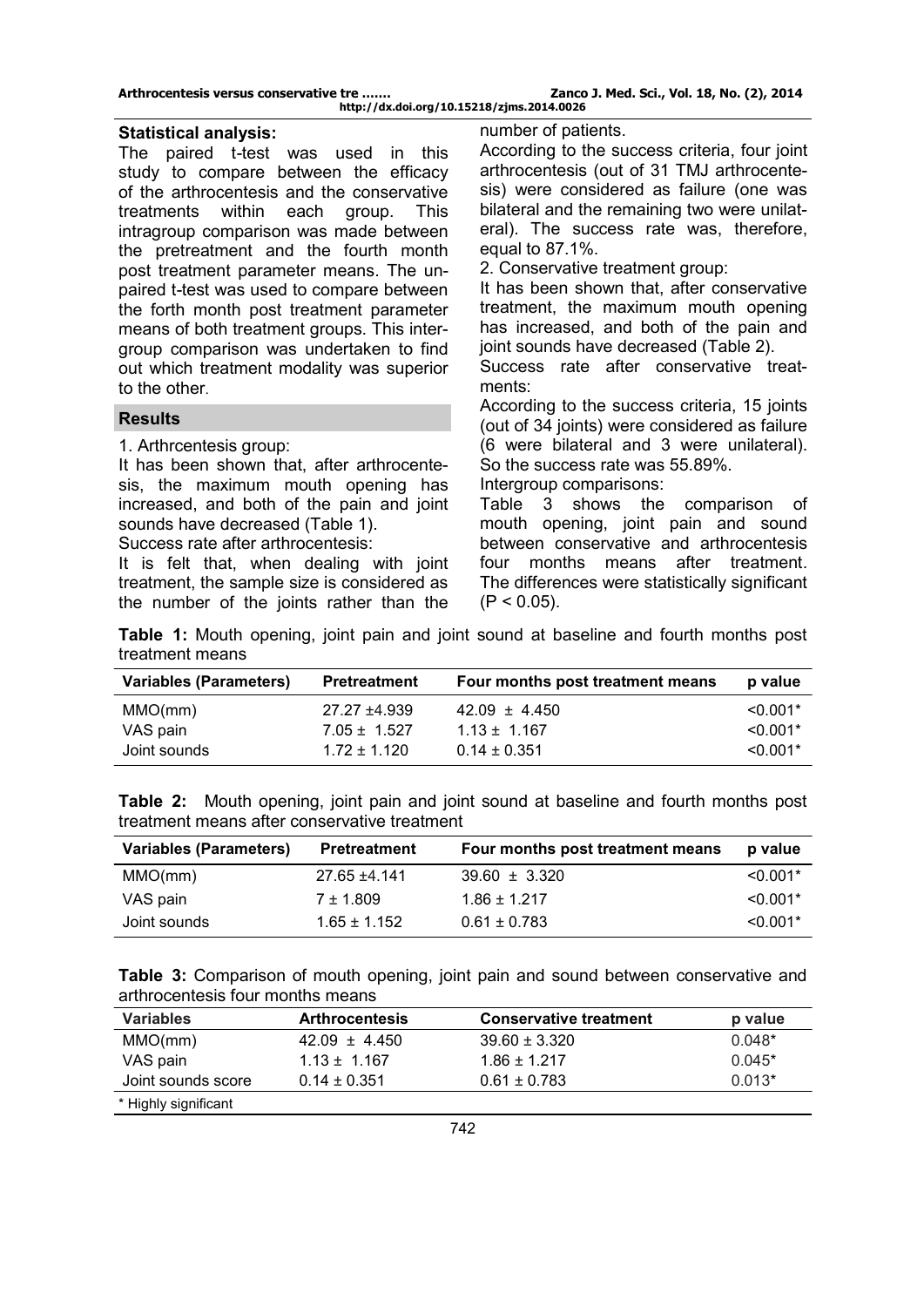This study compared the efficacy of conservative treatment method and arthrocentesis of four months follow-up periods. It was found that both conservative treatment and arthrocentesis were effective, but the arthrocentesis yielded significantly better outcomes than the conservative treatment. The follow-up period ranged from 4 to 11 months, with a mean of 8.5. In a five-year retrospective evaluation of temporomandibular joint arthrocentesis, it was found that there were no significant differences between the results of a follow-up of less than 20 months regarding the relief of pain, TMJ dysfunction, and range of MMO.<sup>10</sup> This indicates that the long-term success rates are comparable to short-term success rates. So, the follow-up period in this study can be compared with long term follow-up periods.

1. Arthrocentesis group:

The pretreatment MMO ranged from 15-35 mm with a mean of 27.27±4.939 mm while four months post treatment MMO ranged from 33-50 mm with a mean of 42.09± 4.450 mm. A significant improvement was observed between pretreatment and four months post treatment MMO. This is in agreement with results of Murakami *et al*. 11 It was proposed that lavage and lysis of the UJC would eliminate the vacuum effect and alter the viscosity of the synovial fluid thereby aiding translation of the disk and condyle.<sup>5,12</sup> The mechanism of arthrocentesis is clear: lavage and lysis may well remove the causal substances from the synovial space. It may also alter the intraarticular pressure, particularly in a closed locked TMJ, by adding more fluid, which will allow more condylar mobility.<sup>13</sup> The mean of the pretreatment VAS pain value was 7.05±1.527, whereas the mean of the four months post treatment VAS pain value was 1.13±1.167. A statistically significant difference between these values was observed. This is in agreement with those reported by Murakami *et al* which was 6.9±4.4 of the pretreatment mean of VAS pain value.<sup>11</sup> Removal of inflammatory

**Discussion Discussion mediators** in the joint by arthrocentesis may contribute to reduction of pain.<sup>14</sup> The mean of the pretreatment joint sound score was 1.72±1.120 and the mean of the four months post treatment joint sound score was 0.14±0.351. A highly (P < 0.001) statistically significant difference between these values was observed. This is in accordance with results reported by *Önder et*  al. (2009).<sup>15</sup> According to the success criteria four joint arthrocentesis (out of 31TMJ arthrocentesis) were considered as failure; one case was bilateral and the remaining 2 were unilateral. So the success rate was 87.1%. The success rate of the present study was in the range reported by other researchers which was 60%-100%.<sup>16-18</sup> We think that this fluctuation in success rate generally was due to:

> 1. Because some parameters were recorded by patients themselves like VAS pain and VAS jaw dysfunction, which greatly affect the results.

> 2. Because the TMD was multifactorial in nature.

2. Conservative treatments group:

The pretreatment MMO mean was 27.65±4.141 mm while four months post treatment MMO mean was 39.60±3.320 mm. A significant improvement was observed between pretreatment and four months post treatment MMO. This is in accordance with results of Dıraçog˘lu *et al.*  $(2009)$ ,<sup>19</sup> but not in accordance with results reported by *Önder et al.*(2009) <sup>15</sup> who observed no statistically significant improvement of MMO between preoperative and postoperative values. However, unlike in this study where the physiotherapy has been used in addition to occlusal splint and medication, Önder *et al* only used occlusal splint and medications.<sup>15</sup> The mean of the pretreatment VAS pain value was 7±1.809, whereas the mean of the four months post treatment VAS pain value was 1.86±1.217. A statistically significant difference between these values was observed. Murakami *et al* demonstrated significantly favorable results in pain and dysfunction with nonsurgical treatment modalities<sup>11</sup>. The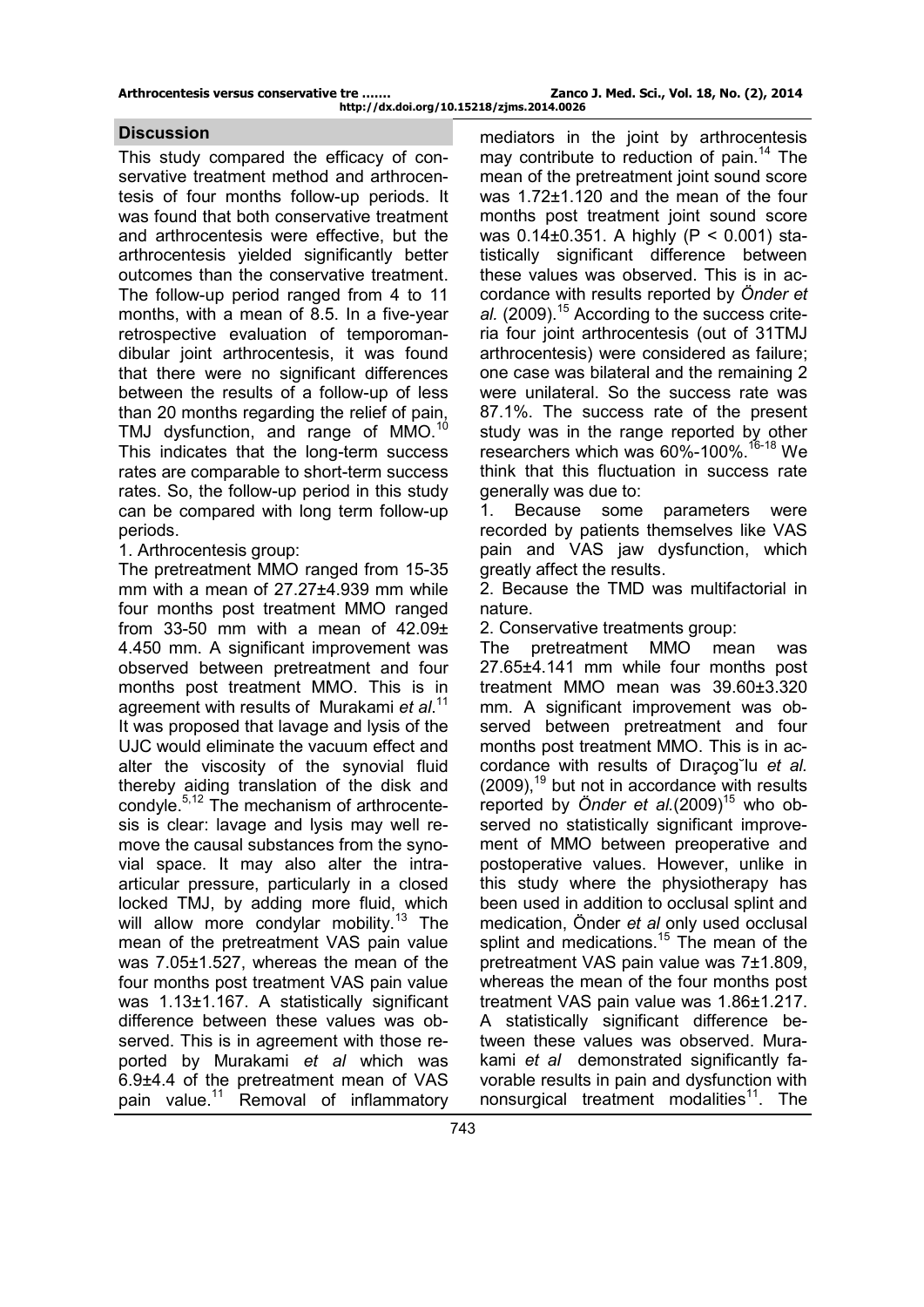Mean of the pretreatment joint sound score was 1.65±1.152 and the mean of the four months post treatment joint sound score was  $0.61\pm0.783$ . A highly statistically significant difference between these values was observed. This is not in accordance with results reported by Önder *et al* as they observed no statistically significant decrease in joint sound between preoperative and postoperative values.<sup>15</sup> According to the success criteria, 15 joints (out of 34 joints) were considered as failure; six cases were bilateral and three cases were unilateral. So the success rate was 55.9%. This was in range reported by others like Murakami *et al* who reported a success rate of 56.6%<sup>11</sup>, and Sato *et al.*<sup>20</sup>

3. Intergroup comparisons:

In this study, the MMO, joint sound and pain were significantly better with arthrocentesis group than conservative therapy. This is because by arthrocentesis a mechanical clearance and removal of pain mediators and destruction of fibrous adhesions within the joint can be achieved. These results were in agreement with those reported by Murakami et al<sup>11</sup>, and *Dıraçog˘lu et al*<sup>19</sup>. Arthrocentesis is a method that is easily tolerable by patients and is less invasive compared to other surgical methods and arthroscopy. It is observed in this study that it increases in the MMO, decreases in the joint sound, improvement in jaw dysfunction and pain relief in a short time. In addition, it is simple procedure, with little morbidity and easily performed in an outpatient setting.

## **Conclusion**

We conclude that early treatment either with conservative methods or with arthrocentesis are beneficial in treatment of temporomandibular joint dysfunctions. However, arthrocentesis seems to be superior.

## **Conflicts of interest**

The authors report no conflicts of interest.

#### **References**

- 1. Blasberg B, Greenberg MS. Temporomandibular Disorders. In: lynch MA, Greenberg MS , editors. Burket's oral medicine  $.10<sup>th</sup>$  ed. Philadelphia: J. P. Lippincott Company; 2003. P. 272-300.
- 2. Le Bell Y, Niemi PM, Jamsa T, Kylmala M, Alanen P. Subjective reactions to interventions with artificial interferences in subjects with and without a history of temporomandibular disorders. Acta Odontol Scand 2006; 64:59-63.
- 3. Karlis V, Glickman R. Nonsurgical Management of Temporomandibular Disorders. In: Miloro M, Ghali GE, Larsen PE, editors. Peterson's Principles of Oral and Maxillofacial Surgery. 2<sup>nd</sup> ed. Philadelphia: Lippincott; 2004. P. 950–3.
- 4. Barkin S, Weinberg S. Internal derangements of the temporomandibular joint: the role of arthroscopic surgery and arthrocentesis. J Can Dent Assoc 2000; 66:199-202.<br>Nitzan DW, Dolwick
- 5. Nitzan DW, Dolwick MF, Martinez GA.Temporomandibular joint arthrocentesis: A simplified treatment for severe, limited mouth opening. J Oral Maxillofac Surg 1991; 49:1163–70.
- 6. Carvajal WA, Laskin DM. Long-term evaluation of arthrocentesis for treatment of internal derangements of the temporomandibular joint. J Oral Maxillofac Surg 2000; 58: 852–5.
- 7. Frost DE, Kendell BD.The use of arthrocentesis for treatment of temporomandibular joint disorders. J Oral Maxillofac Surg 1999; 57: 583–7.
- 8. Ethunandan M, Wilson A W.Temporomandibular Joint Arthrocentesis: More Questions Than Answers? J Oral Maxillofac Surg 2006; 64:952-5.
- 9. Dimitroulis G, Dolwick MF, Martinez A.Temporomandibular joint arthrocentesis and lavage for the treatment of closed lock: a follow-up study. Br J Oral Maxillofac Surg 1995; 33: 23–6.
- 10. Alpaslan C, Kahraman S, Guner B, Cula S. Does the use of soft or hard splints affect the short-term outcome of temporomandibular joint arthrocentesis?. Int J Oral Maxillofac Surg 2008; 37: 424–7.
- 11. Murakami K, Hosaka H, Moriya Y, Segami N, Lizuka T. Short-term outcome study for the management of temporomandibular joint closed lock: A comparison of arthrocentesis to nonsurgical therapy and arthroscopic lysisandlavage. Oral Surg Oral Med Oral Pathol Oral Radiol Endod 1995; 80: 253–7.
- 12. Nitzan DW. Arthrocentesis for management of severe closed lock of the temporomandibular joint. Oral Maxillofac Surg Clin North Am 1994; 6: 245–57.
- 13. Nitzan DW.The process of lubrification impairment and its involvement in temporomandibular joint disc displacement: A theoretical concept. J Oral Maxillofac Surg 2001; 59:36-45.
- 14. Kaneyama K, Segami N, Nishimura M, Sato J,